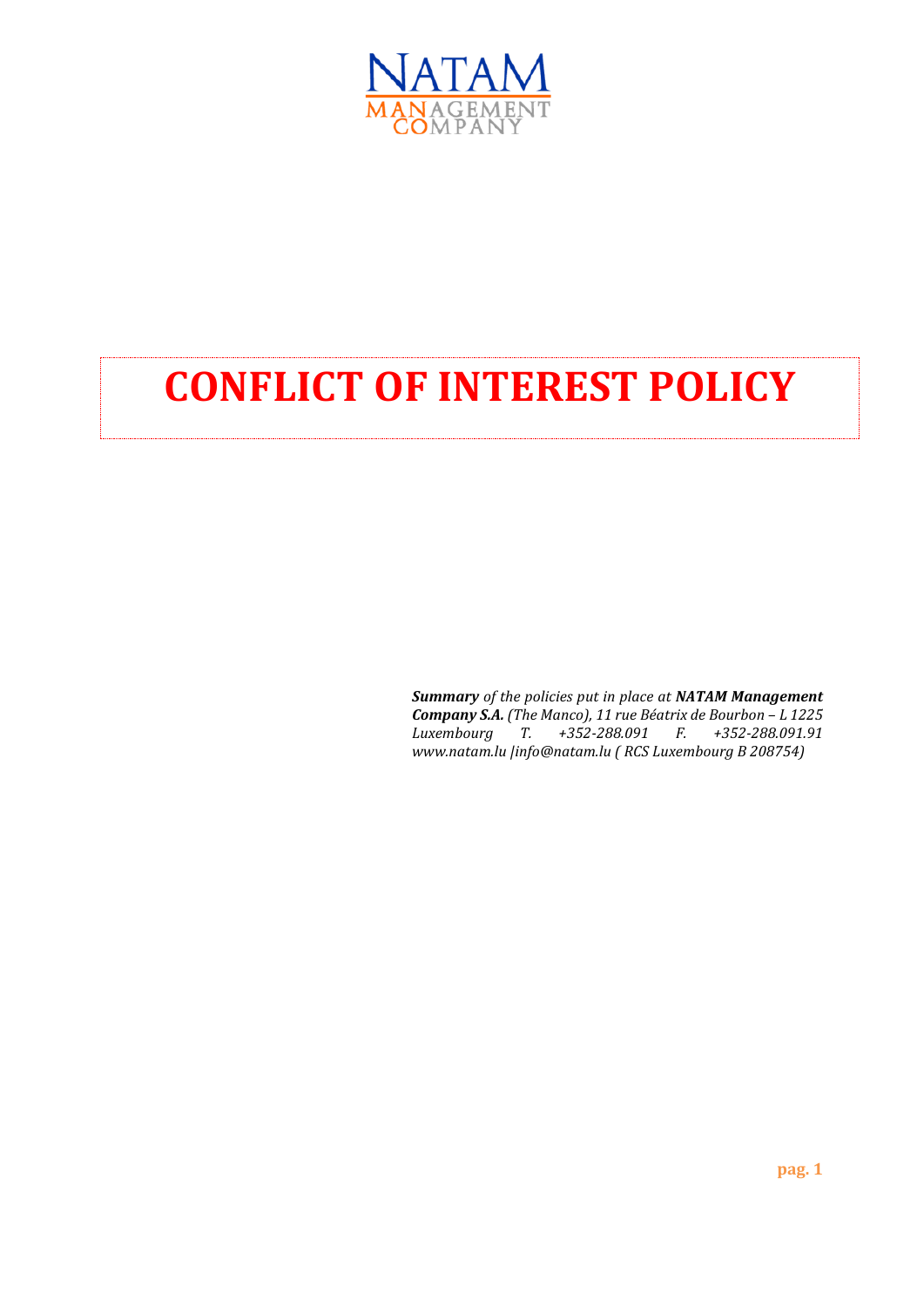

# **1. INTRODUCTION**

In the context of identifying and managing conflicts of interests, the MANCO has validate the following policy, in accordance with:

- the Regulation 10-4 of the CSSF transposing the European Directives 2010/43/UE
- the section 5.5.7 of the CSSF circular 18-698
- the Article 14 of the AIFM Luxembourg law dated 12 July 2013
- the Articles 30-36 "Conflict of Interest" of the EU Commission Delegated Regulation 231/2013

More in particular, the purpose of the Conflict of Interest Policy is:

- to identify by reference to the specific services and activities carried out by (or on behalf of) the MANCO, potential and existing conflicts of interest entailing a risk of damage to the interests of a Fund or its shareholders ;
- to specify procedures to be followed and measures to be adopted in order to manage such conflicts in an independent manner, and
- to communicate this information to all MANCO employees.

### **2. RELEVANT PERSONS AND ENTITIES**

The MANCO intends to manage conflict of interest fairly, both between the relevant persons or relevant entities and the managed funds or investors and between an investor and another investor. To the extent of this policy, the following subjects are considered as: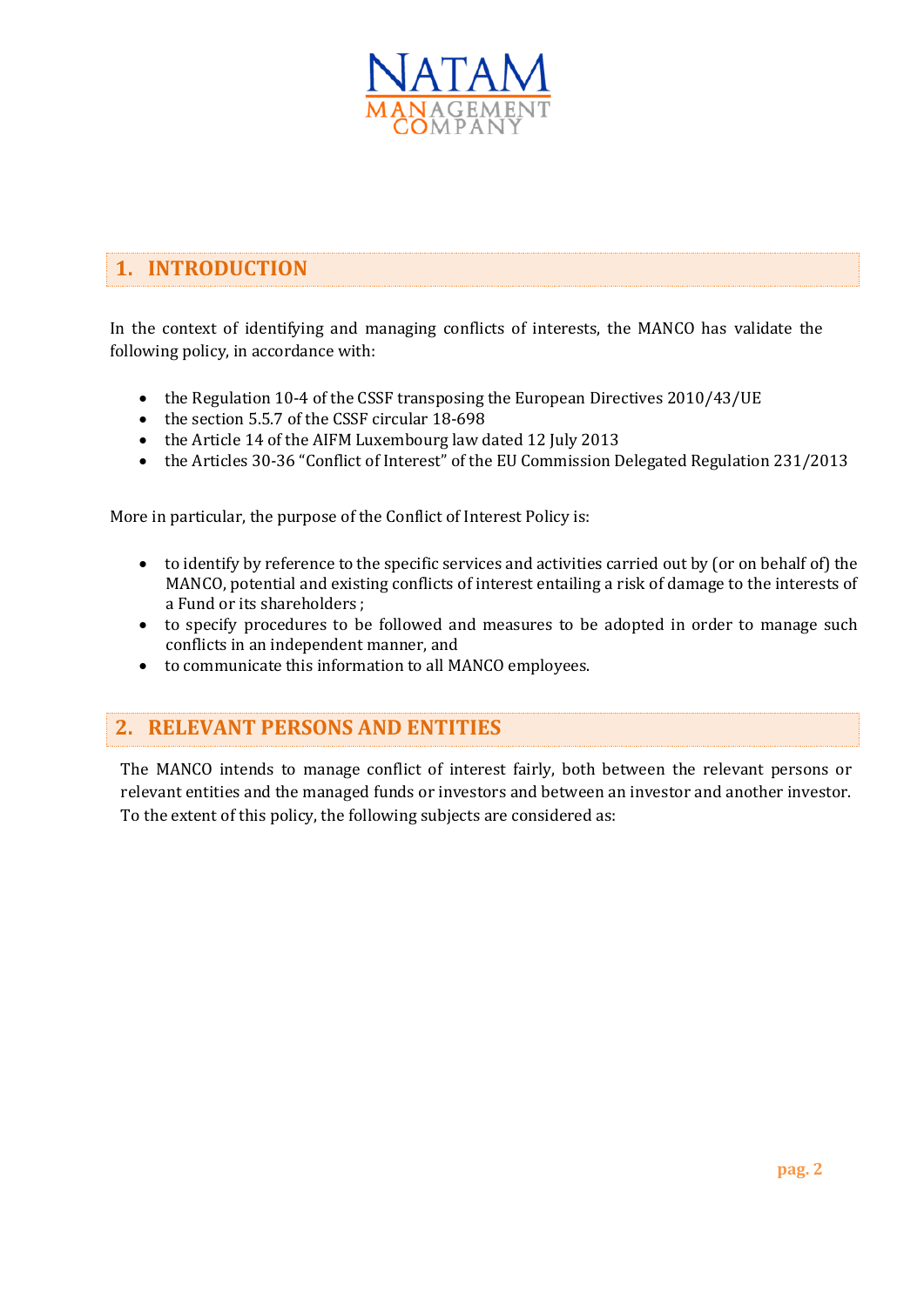

| <b>Relevant</b><br>persons | Member of the Boards of Directors<br>٠<br>of the MANCO (hereafter "BOD");<br>Conducting Persons of the MANCO<br>$\bullet$<br>(hereafter "CP");<br>the members of the Board of<br>٠<br>Directors of the Funds, if any under<br>the specific governance rules of the<br>Funds;<br>the members of any investment<br>$\bullet$<br>committee of any of the Funds;<br>any Portfolio Manager acting for any<br>$\bullet$<br>of the Funds;<br>individual<br>other<br>who<br>any | <b>Relevant</b><br><b>entities</b> | Finnat<br>Banca<br>٠<br>Euramerica SpA<br>any company of the Group Finnat<br><b>Investment Managers;</b><br>$\bullet$<br><b>Investment Advisors;</b><br>$\bullet$<br>Fund's depositaries;<br>$\bullet$<br>Fund's<br>central<br>$\bullet$<br>administrator;<br>any external valuer for any of the<br>$\bullet$<br>Funds;<br>any structuring or placement<br>agent acting for the Funds; |
|----------------------------|-------------------------------------------------------------------------------------------------------------------------------------------------------------------------------------------------------------------------------------------------------------------------------------------------------------------------------------------------------------------------------------------------------------------------------------------------------------------------|------------------------------------|----------------------------------------------------------------------------------------------------------------------------------------------------------------------------------------------------------------------------------------------------------------------------------------------------------------------------------------------------------------------------------------|
|                            | participates in the provision of<br>investment services and activities<br>on behalf of the MANCO                                                                                                                                                                                                                                                                                                                                                                        |                                    | other<br>entities<br>that<br>any<br>$\bullet$<br>participates in the provision of<br>investment services and activities<br>on behalf of the MANCO.                                                                                                                                                                                                                                     |

# **3. MANAGEMENT OF CONFLICTS OF INTEREST**

The BOD has appointed among the CPs, the Chief Compliance Officer (CCO) as responsible as an independent position for active management of conflict of interest. The CCO assists in the process of management but it is each employee responsibility to manage conflicts and reports directly to the Board.

In making investment decisions, or buying products and services, the MANCO acts in investor's best interest and put investors' interest ahead of those of the relevant persons or relevant entities. With this aim, the Board issued this policy, through the following steps by virtue of which:

- Identification of actual and potential conflicts of interest
- Mitigating conflicts of interest
- Resolution of conflicts of interest
- Maintenance of a conflicts of interest register ("Register")
- Initiating the disclosure of unresolved conflicts of interest
- Monitoring of conflicts of interests for outsourced activities
- Regular reporting to the Board
	- Disclosure to investors (with reference to the situations for which there is a high risk that the measures are not adequate to manage)
	- Set up of specific policies regarding particular matters which may generate dangerous conflicts of interest such as gift, remuneration, inducement, strategy for the exercise of voting rights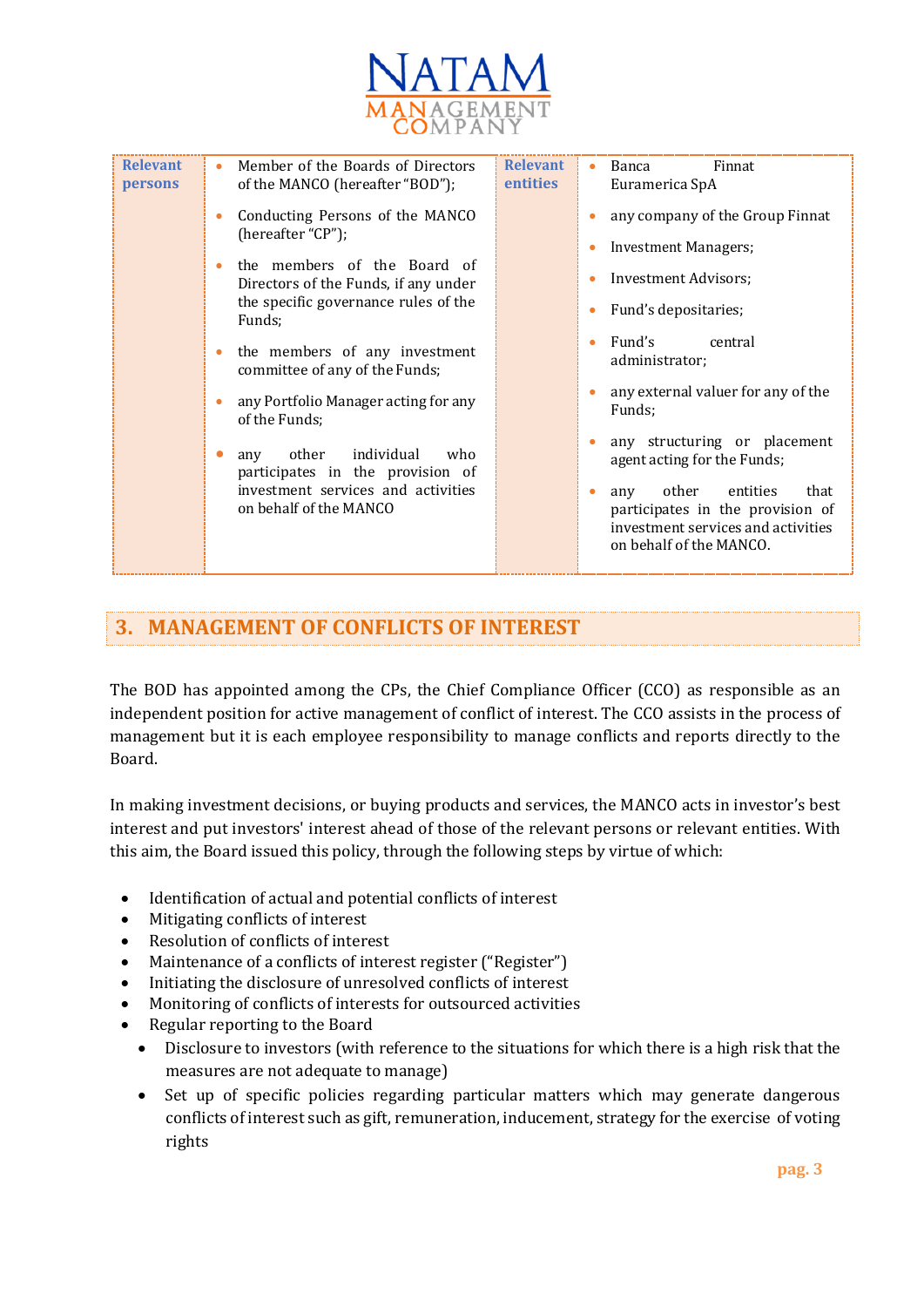

# **4. CONFLICTS OF INTEREST DEFINITION**

Art. 19 of the CSSF Reg. 10-4, for the purposes of defining and identifying the types of conflicts of interest that arise in the course of providing services and activities by a management company and whose existence may damage the interests of the funds managed, provides a non-exhaustive list of minimum criteria used to identify potential conflicts of interest arising in the course of the management of the Funds in the following situations:

- when the MANCO, or relevant persons and entities, including those belonging to its group, can make a financial gain or avoid a financial loss to the detriment of the client;
- when the MANCO, or relevant persons and entities, including those belonging to its group have an interest in the outcome of a service provided to the client, distinct from that of the client;
- when the MANCO, or relevant persons and entities, including those belonging to its group, have an incentive to favor the interests of a client other than that to which the service is provided;
- when the MANCO, or relevant persons and entities, including those belonging to its group, carries out the same activity as the client;
- when the MANCO, or relevant persons and entities, including those belonging to its group, receives or may receive from a person other than the client, in connection with the service to these borrowed, an incentive in the form of money, goods or services, other than committees or received for that service.

### **5. SCENARIO OF POTENTIAL CONFLICT OF INTERESTS**

Considering the above criteria, as first step of analysis in order to define and identify the potential situation of conflicts of interests the BOD has identified at least the following main scenarios of raising of potential situation of conflict of interest (list not exhaustive, but to be considered as guiding principle list:

- Lack of independence of the Board, being certain members expressed by Banca Finnat
- Lack of independence of the senior managers, being certain members expressed by Banca Finnat
- Lack of independence in the evaluation process, in case of (partial) involvement of relevant persons
- Trade negotiations which may involve relevant persons
- Relevant person having an interest in the outcome of a service provided to the MANCO, which is distinct from the MANCO's interest in that outcome
- Relevant person having multiple positions in companies or other collective investment schemes, in which the MANCO invests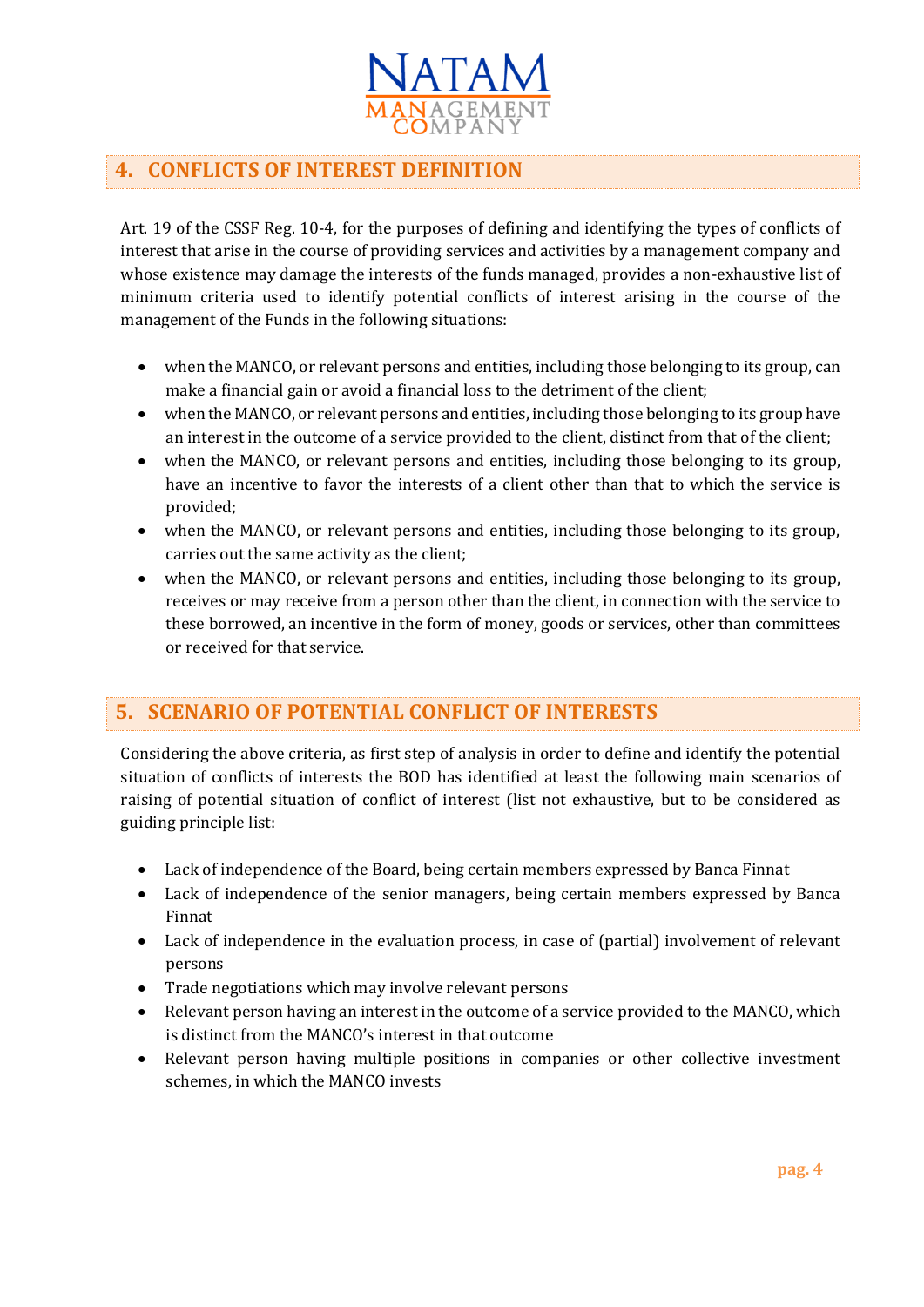

# **6. MANAGEMENT OF POTENTIAL CONFLICTS OF INTEREST AND ESCALATION**

CPs and the BOD ensure the ongoing activity to identify specific situations of conflict of interest and endeavour to make sure that all parties involved in the MANCO are aware of the this matter.

The responsibility to assess the compliance of the MANCO's relevant persons and relevant entities with the conflict of interest procedure has been assigned to the CCO, under the supervision of the Board. The CCO is charged to control that the procedure is respected and must notify the BOD for any breach or violation he should be aware of, in the normal course of his assessment procedures. In case a CP detects a circumstance that aggravates a pre-existing conflict of interest, or that generates a new one, without delay, must inform the CCO who must immediately escalate the Chief Executive Officer (CEO) and then the Board.

The CPs taking into account the principle of proportionality, the organization and the nature of business of the MANCO, identifying situations that could suit potentially lead to conflicts of interests, effectively manage only those specific circumstances that are appropriate to effectively generate conflict "significant", that can seriously harm the interests of the MANCO or its investors.

To properly manage these concrete situations of conflict of interest CPs show the measures already in place (if any), propose any appropriate measures to mitigate the extent and will jointly assess the severity.

The main methods used by the MANCO to manage conflict of interest, either real or potential, include the following:

| a.             | Disclosure to the investors of the infragroup and personal relations.             |
|----------------|-----------------------------------------------------------------------------------|
| $\mathbf b$ .  | Appointment of a independent board member and/or senior manager and/or C.O.       |
| $\mathbf{c}$ . | Cost and remuneration in line with the market and standard contractual conditions |
| $\mathbf{d}$ . | Due Diligence carried out by independent subject                                  |
| e.             | Appointment of a segregated function                                              |
| f.             | Establishment of stricter investment thresholds                                   |
| g.             | Approval of the independent board member or conducting person                     |
| $\mathbf{h}$ . | Abstension of the person in potential conflict of interest situation from the     |
|                | investment/decisional process                                                     |
|                | Use of an investment algorithm reducing the decision power of the person in a     |
|                | situation of potential conflict of interest                                       |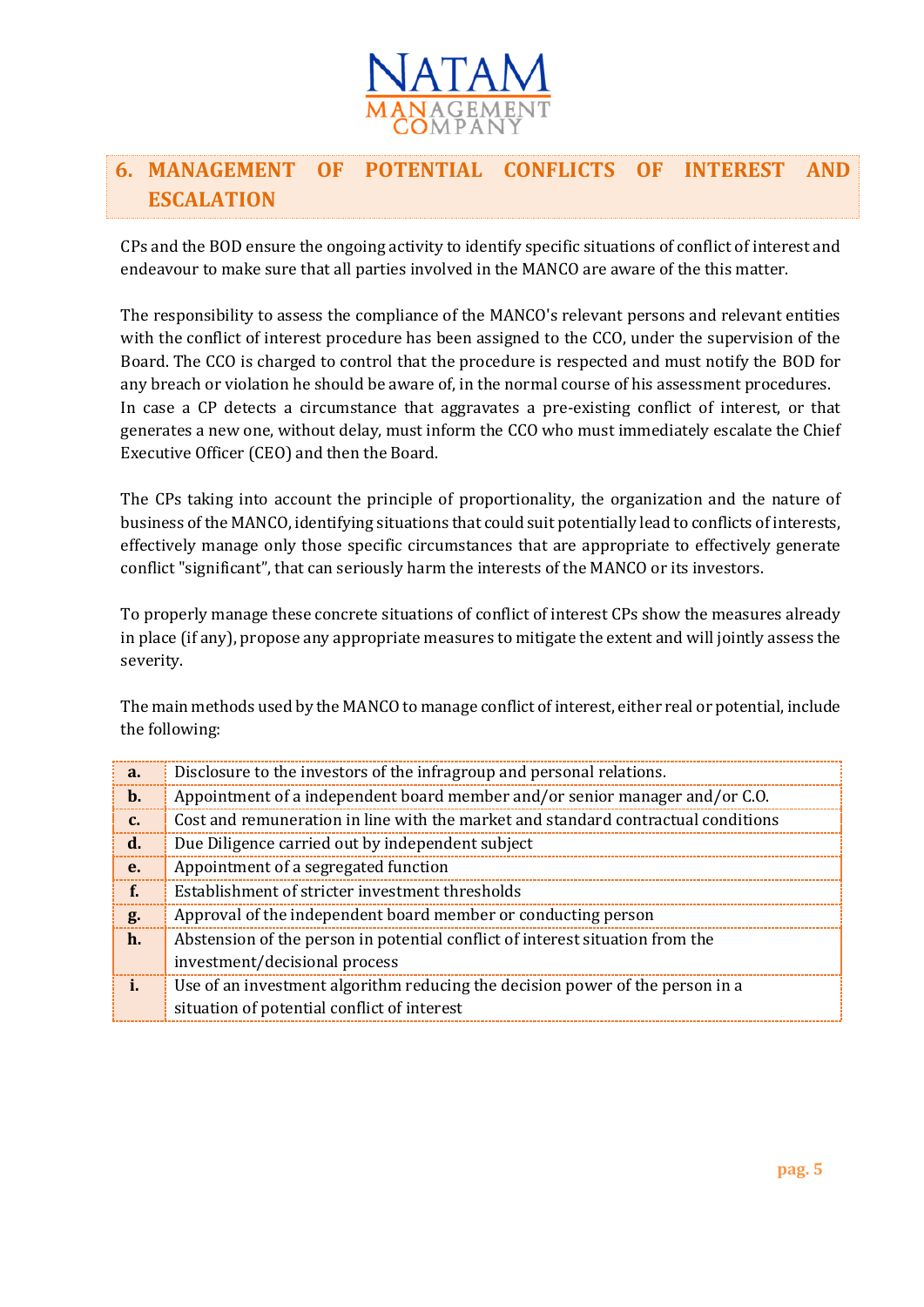

# **7. CONFLICTS OF INTEREST REGISTER**

The MANCO maintains and updates regularly a Conflicts of Interest Register in order to record all activities which produce or can produce a conflict of interest. The register is archived in the MANCO registered office and in the CPs' office. The conflict register contains information on:

- The sequence number of the conflict
- Designation of the type of conflict;
- Description of the conflict;
- Persons involved;
- Measures taken to mitigate the conflict;
- Conflict rating (low, medium, high) considering the mitigating measures
- Date of acknowledgement of conflict.

An extract of the Conflict of Interest Register, with the main situation of conflict and the measures taken to mitigate the conflict at the date of the writing of this manual, according to the list sub table 2 is the follows:

| <b>Designation of the type of</b><br>conflict                                                                                                              | <b>Persons involved</b>                      | <b>Measures</b><br>taken to<br>mitigate<br>the<br>confli<br><sub>ct</sub> | <b>Conflict</b><br>rating | Date of<br>acknowled<br>gement of<br>conflict |
|------------------------------------------------------------------------------------------------------------------------------------------------------------|----------------------------------------------|---------------------------------------------------------------------------|---------------------------|-----------------------------------------------|
| Lack of independence of the Board,<br>being certain members expressed by<br>Banca Finnat                                                                   | Alfiero                                      | a/b                                                                       | Low                       | 1.1.2017                                      |
| Lack of independence of the senior<br>managers, being certain members<br>expressed by Banca Finnat                                                         | Alfiero                                      | a                                                                         | Low                       | 1.1.2017                                      |
| Lack of independence in the<br>evaluation process, in case of                                                                                              | <b>Investment Manager</b>                    | a/b/                                                                      | Low                       | 1.1.2017                                      |
| (partial) involvement of relevant persons                                                                                                                  |                                              |                                                                           |                           |                                               |
| Trade negotiations which may involve<br>relevant persons                                                                                                   | Banca Finnat<br><b>Investement Manager</b>   | b/g/<br>h                                                                 | Low                       | 1.1.2017                                      |
| Relevant person having an interest in<br>the outcome of a service provided to the<br>MANCO, which is distinct from the<br>MANCO's interest in that outcome | <b>Board Members of</b><br>NATAM and/or Fund | g/h                                                                       | Low                       | 1.1.2017                                      |
| Relevant person having multiple<br>positions in companies or other<br>collective investment schemes, in which<br>the MANCO invests                         | <b>Board Members of</b><br>NATAM and/or Fund | g/h                                                                       | Low                       | 1.1.2017                                      |